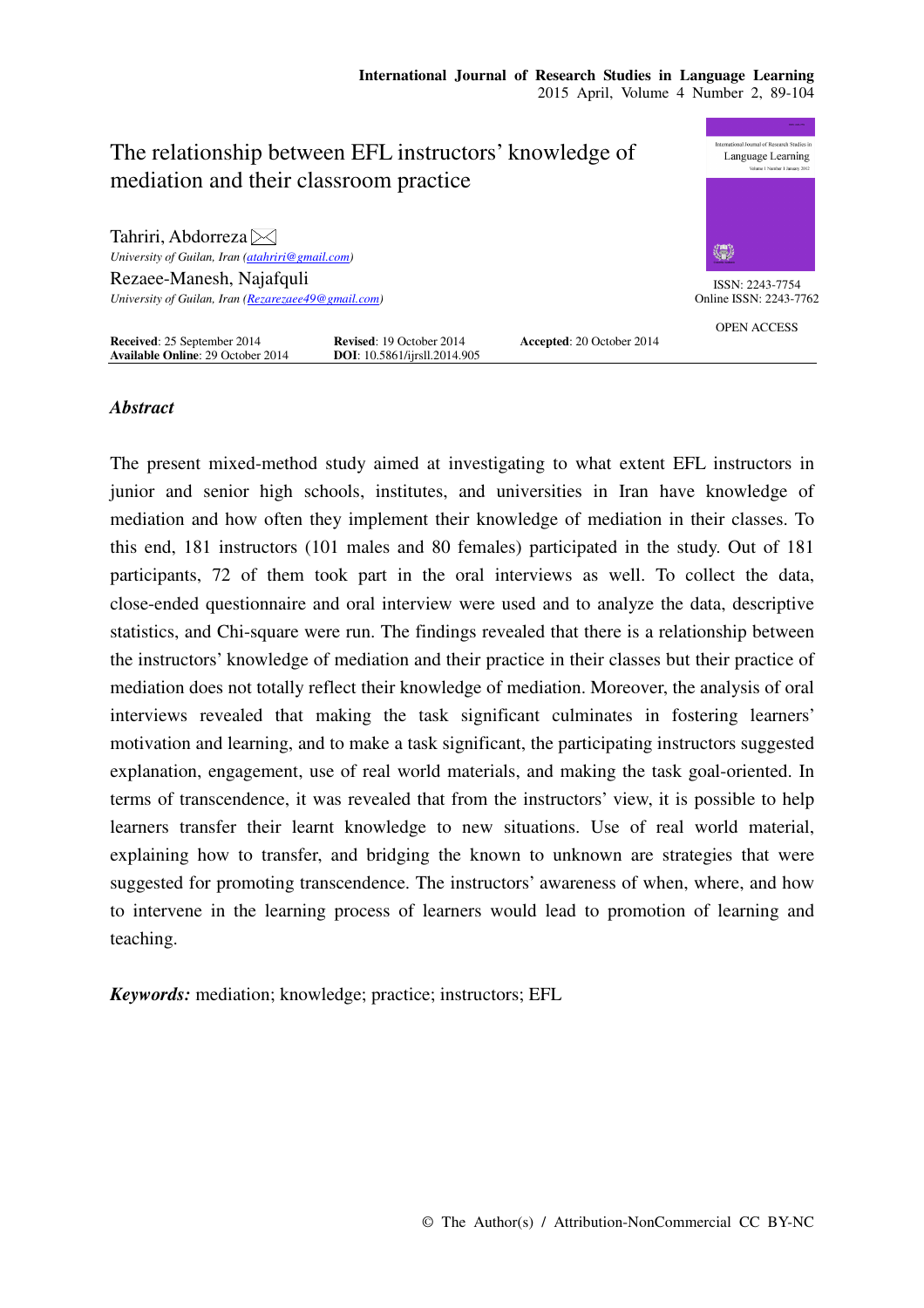# **The relationship between EFL instructors' knowledge of mediation and their classroom practice**

#### **1. Introduction**

With the emphasis on facilitating learner autonomy and life-long education in recent years, it has become significant that teachers, instead of knowledge dissemination and tight control of learners' behavioral changes, should empower them to self-control, and self-regulate their learning and become more active thinkers and problem-solvers. To do so, the role of teachers in providing the conditions for learners in order to reach self-regulation is very significant and vital. To ensure learner-centered education in English as a foreign language (EFL) context, teachers should highlight the development of students' independence and autonomy by adjusting their roles to new needs of learners and current trends of modern educational system (Ting, 1987; Yang, 2005; &Ye, 2007). Seng, Pou, and Tan (2003) stressed that it is necessary for teachers to play their role as a mediator instead of a disseminator in the language classroom since the value of adult mediation in children's learning can never be overemphasized.

Feuerstein and Feuerstein (1991, p. 7) defined mediated learning experience (MLE) as a "quality of interaction between the organism and its environment". Lantolf and Thorne (2006) also defined mediation as the process through which human beings apply culturally constructed artifacts, concepts, and activities to regulate the material world of their own and other social and mental activities. Artifacts are not facilitative by themselves and they operate the mediative role through repeated use by the learners. Based on Mediation Theory (MT) by Feuerstein (1980, 1990, 1991), teachers' role regarding teaching and instructing learners in comparison with traditional methods in which the concentration was on authority and centrality of the teachers and passivity of the leaners, has changed and it has been replaced by mediative role of teachers that is believed to play a paramount role in the learners' learning experience. According to the MT, the responsibility of teachers and instructors in different levels of education is not to provide the learners with ready-made and prepackaged knowledge and information. Instead, teachers and instructors should be present while the learners are tackling with the problems in order to provide direction and on-time intervention to move them toward their potential. Thus, teachers in the role of mediators should attend in all phases of learning so that they can assess the students' mental processing while they are busy doing a challenging task and this is the point that teachers can hardly achieve through psychometric tests since by application of psychometric tests, they are able to measure current level of knowledge (Williams & Burden, 1997).

Concerning the significance of the study, teachers, learners, and curriculum designers are the major stakeholders in this regard. Teachers might come to the point that learners are not benchmark beings who should be only filled with knowledge on the basis of their predetermined capacity. Instead, due to their elastic cognitive structure, the learners are able to take the responsibility of learning provided that their teachers assign them with doable tasks and scaffold them to the extent that it stimulates them to move on and then they should draw back strategically to put the learners into challenge. Another important significance and contribution of the present study relates to the empowerment of teachers with on-time intervention which in turn fosters teachers' expertise in teaching and task selection.

Although studies that were carried out in EFL context are abundant, none of those studies were conducted in an EFL context such as Iran. Another point is that this study included EFL teachers in institutes, universities, junior and senior high schools while Cheng's (2011, 2012) studies only included teachers of high school in one province. The present study extended the scope of study and tried to collect data through oral interview and closed-ended questionnaires from different teachers of several provinces in Iran. Researchers such as Cheng (2011, 2012) claimed that EFL instructors in China are unable to perform their true mediative roles due to their misconception in terms of mediation. As such, the findings and results of other studies might not be transferable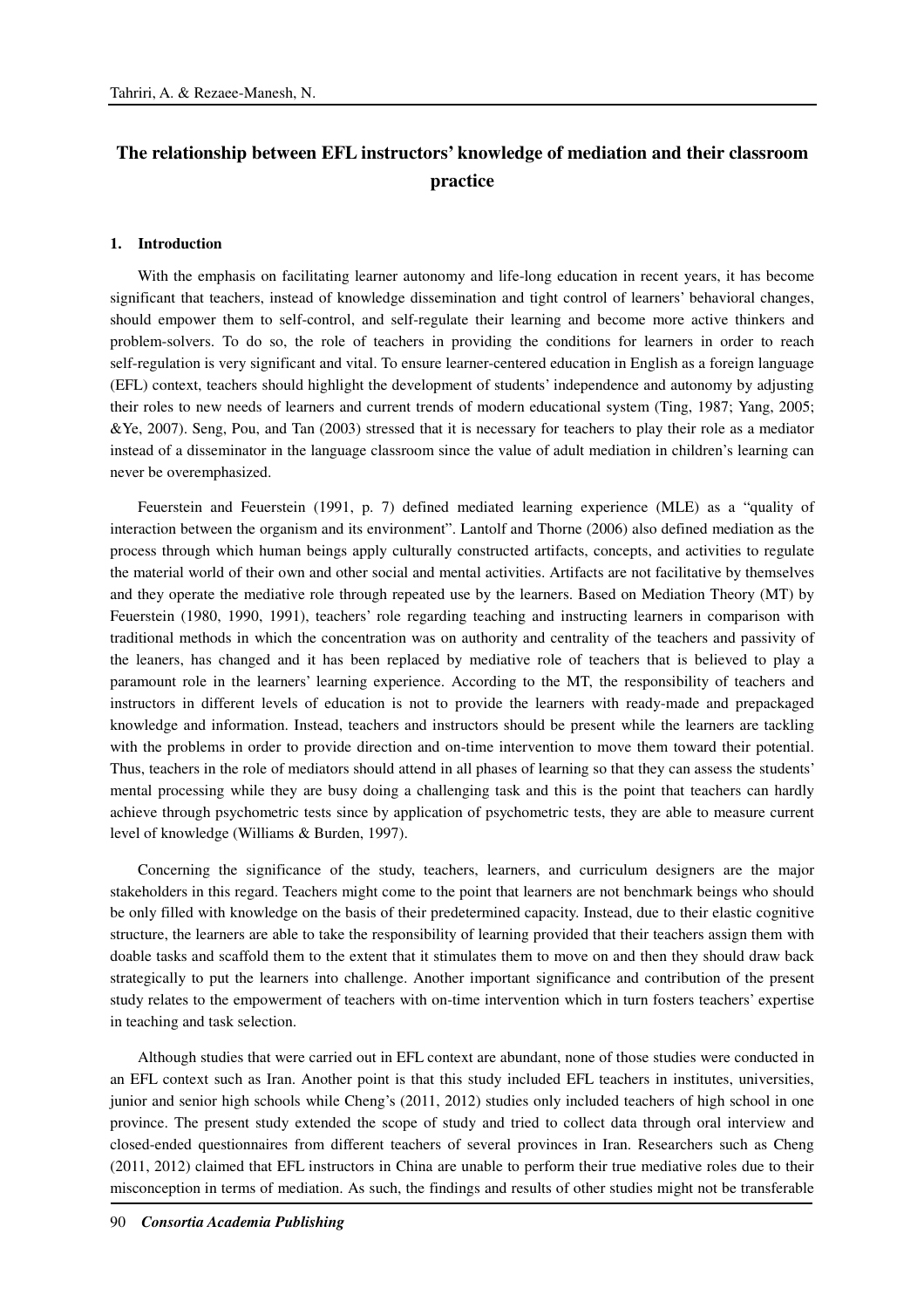to an EFL context such as Iran which has its own cultural and contextual characteristics.

The significance of the study is the possibility of revealing the gap that might exist between what the instructors say and what they do in their classroom context. Revealing the factors that make them not to be able to mediate in a consistent and acceptable way in their own situation of learning will provide great help to teachers, policy makers, and educationalists. After determining the main causes of absence or presence of mediation, they are able to provide their teachers due education and relevant training in order to make them more competent and up to date. Based on the aforementioned arguments, the sources of teachers' potential success and failure are to be explored in the present study in line with mediation theory. The aim is to measure mediative knowledge of teachers in junior and senior high school, institutes, and universities in Iran and to investigate the teachers' practice inside their teaching contexts.

As such, the present study intends to answer the following questions:

- **EQ1.** Is there any relationship between EFL teachers' knowledge of mediation and their classroom practice?
- $\triangleright$  **RQ2**. What is the relationship between making a task significant and motivation in the perspective of EFL instructors in different settings in Iran?
- **RQ3**. What do EFL instructors think of transcendence?

#### **2. Literature Review**

Sociocultural perspectives regarding development and learning were originated and shaped by Vygotsky (1978) and were applied by him in his studies. He was mainly influenced by Russian revolution and Marxist psychology which believed that individuals should scarify their personal goals for the sake of larger community. Vygotsky firmly announced that socialization and collectivism are essential in actualization of learners' potentials. He also stressed that knowledge is not a fixed and motionless phenomenon that like traditional view is conveyed unilaterally by the teachers and only teachers should have control over it. Moreover, he claimed that knowledge is a social event and is created when learners engage in interaction with others. To accentuate on social arena responsible for learners' learning, he never decentralizes teachers but he views teachers' role from sociocultural perspectives which considers teachers as people who know when to intervene in scenes of the learning. Therefore, the teachers are charged with responsibilities to select appropriate and relevant task in which first, social knowledge is being created and then it is assimilated in individuals' or learners' cognitive system (Daniels, 1994).

Vygotsky (1978) and Feuerstein (1980, 1990, 1991) rejected the beliefs that learners should be categorized on the basis of their disabilities and IQ rates. They believed that all children are educable with appropriate intervention of teachers and instructors and they also believed that development in children is similar regardless of whether they are normal or handicapped; therefore, educationalists and methodologists should take this fact into consideration and they should take a holistic view about the act of learning. Williams and Burden (1997) claimed that sociocultural theory (SCT) opposes the idea of the disconnected teaching of skills. They argued that meaning should constitute the central aspects of any unit of study. Any unit of study should be presented in all its complexity and in their ideas based on SCT, separate knowledge and skill presentation does not suffice any more. SCT emphasized the importance of what the learner brings to any learning situation and it considered learners as active meaning-makers and problem-solvers. It emphasized the dynamic nature of the interplay between teachers, learners and tasks, and it also views learning as a phenomena which arise out of interactions with others.

Swain (2000) argued that language learning involves learning how to use language to mediate language learning. To achieve this state, the teacher should establish verbal interaction which might be in shape of monologic or dialogic. In Swain's point of view, both of them are conductive and beneficial, but the priority and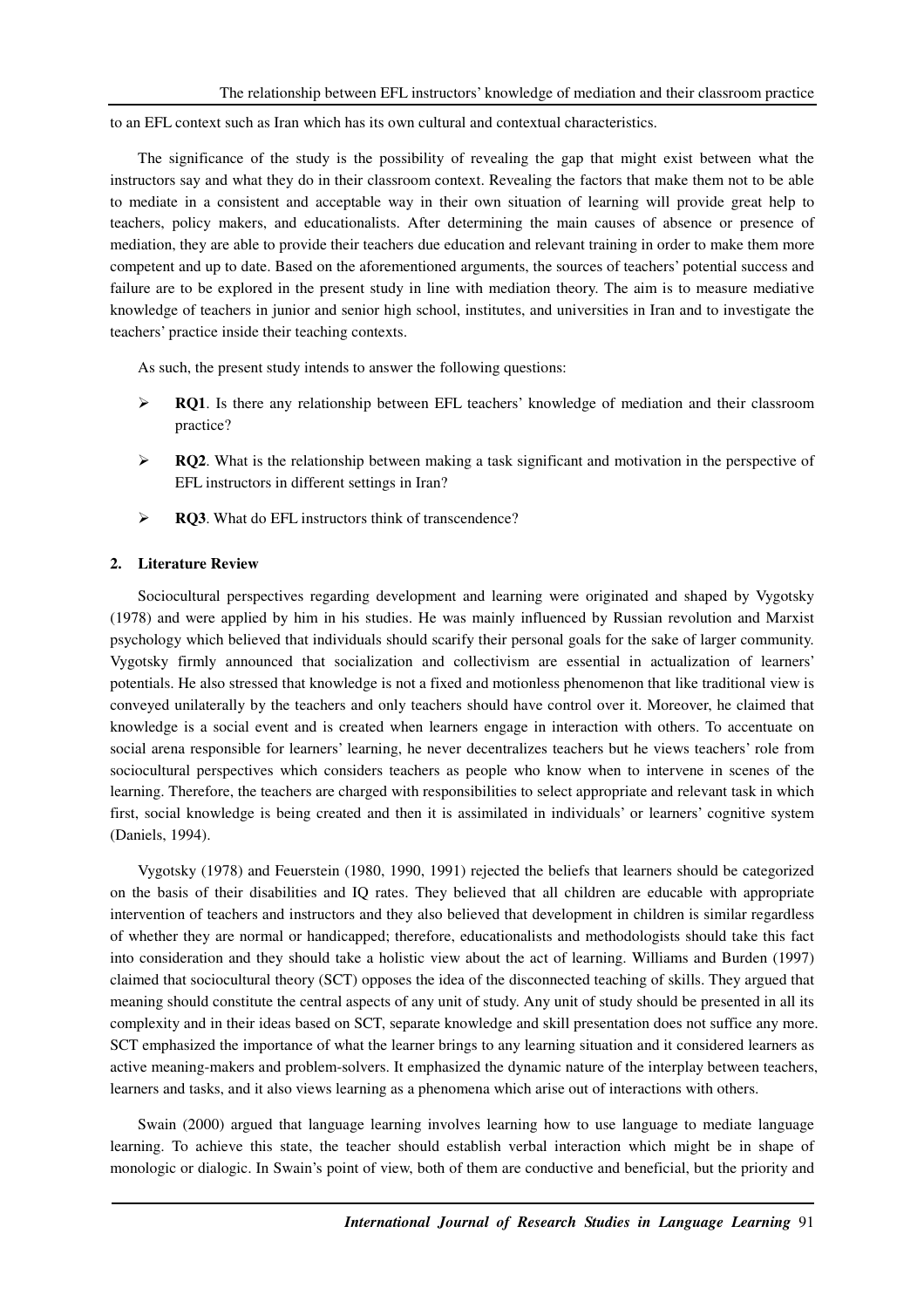centrality is with dialogic interaction because the dialogic interaction would create a context where the novice would actively participate in social interaction and as a result, the mediator would find opportunity to support the novice while struggling with the task.

Tzuriel (2000) interprets Feuerstein's MLE as a process during which teachers place themselves between the individual and the set of stimuli. This mediator then mediates the stimuli to the child. This may include various strategies such as changing the frequency or order of the stimuli presented, relating them to contexts that are familiar to the individual, and so forth. It is the mediator's role to motivate the individual by arousing their curiosity, vigilance and challenge. In other words, the mediator, in effect, tries to improve the individual's cognitive functions that are required for them to determine the temporal, spatial and cause-effect relationship. It is hoped that the individual would gradually internalize these motivation strategies to become part of the change mechanism within the individual. These strategies should allow the individual to develop later on, independently, to gain meaning from learning experiences, to be able to self-mediate in similar but new learning situations and ultimately be able to actively modify their own cognitive systems. Indeed, "mediation theory has played a central role in social constructivist framework" (Sun, 2005, p. 6).

# **3. Method**

# *3.1 Participants*

The total participants of this study consisted of 181 EFL teachers in junior and senior high schools, language institutes, and universities in Guilan province, Rasht, Iran and some other provinces in Iran. Out of 181 participants, 162 (90%) were from Guilan province where the study was carried out. Although the majority of teachers were almost from all towns of Guilan province, 19 (10%) teachers from Tehran, Markazi, Ardabil, Mazandaran, and Khorasan provinces also participated in this study. To sample the participants, both cluster random and convenience sampling were used. Cluster random sampling was used for the participants who were in Guilan province.

Before sampling randomly, all the towns of Guilan province were selected and then, twelve towns of the province were selected randomly and then from twelve randomly selected towns, the data were collected from all the participants who agreed to participate in the study. To collect data from other already-mentioned provinces, the data were collected from anyone who was accessible (convenience sampling). To compensate the researcher's absence in other provinces, English teachers and even MA teachers were used to avoid possible problems in the process of data collection. From 181 teachers, 80 (44%) were males and 101 (56%) were females. Out of 181, 72 (40%) agreed to take part in the oral interview. Out of 72 interviewees, 16 (22%) institute teachers, 36 (50%) senior and junior high school teachers, 20 (28%) university teachers took part in oral interview.

Table 1 summarizes the information concerning the frequency and percentage of the participants:

# **Table 1**

*Frequency and Percentage of the Participants across Instruments, Provinces, and Gender* 

| Participants                                    | Frequency | Percentage |
|-------------------------------------------------|-----------|------------|
| Total participants                              | 181       | 100%       |
| Number of participants in closed questionnaires | 181       | $100\%$    |
| Number of participants in oral interview        | 72        | 40%        |
| Number of participants from Guilan province     | 162       | 90%        |
| Number of participants from Other provinces     | 19        | 10%        |
| Females                                         | 101       | 56%        |
| Males                                           | 80        | 44%        |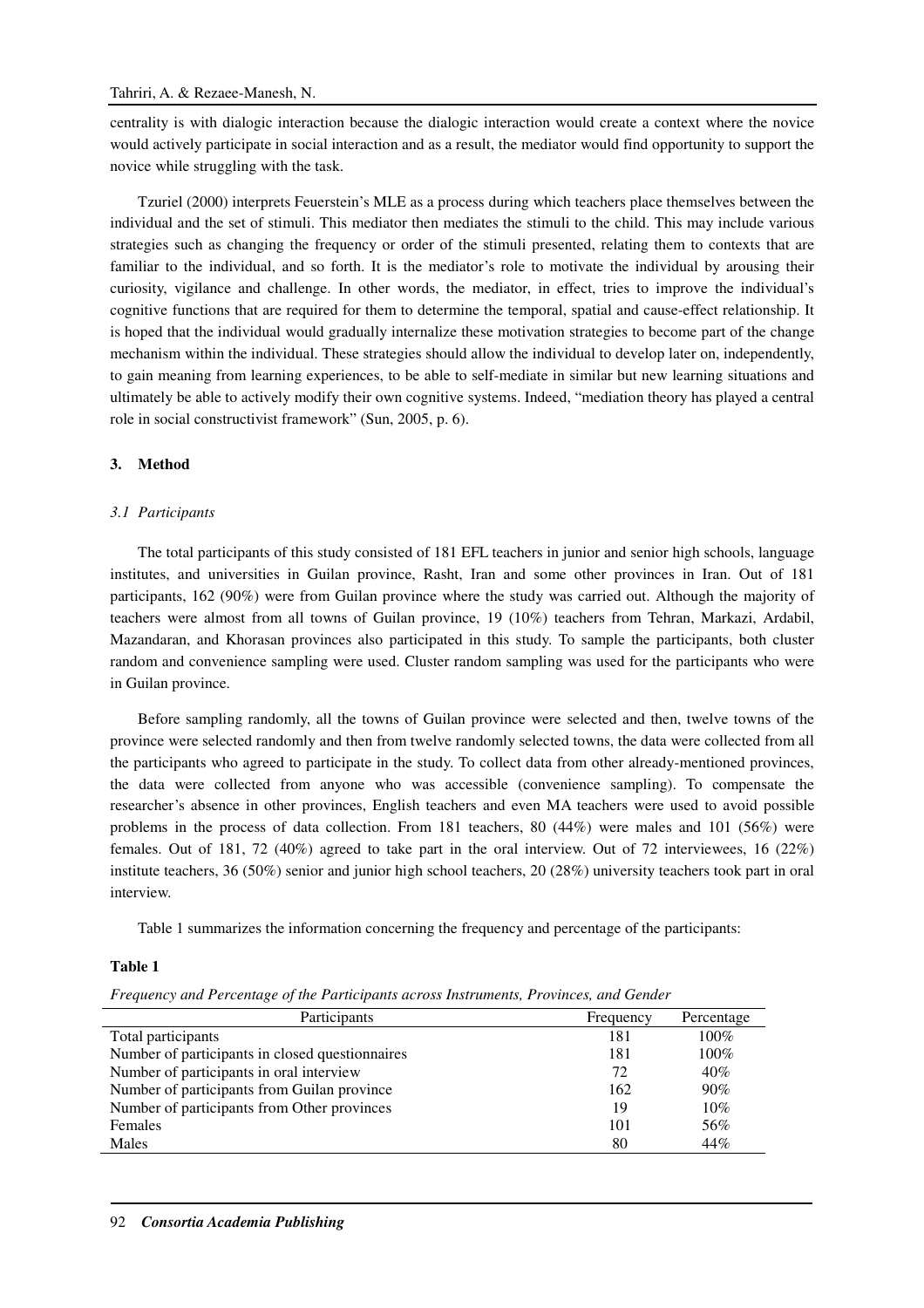#### *3.2 Instruments*

To gather the data, several instruments were used to triangulate the findings:

*Mediation Questionnaire -* The close-ended Questionnaire is composed of three separate parts. The first part starts with a consent form which takes the confidentiality issues and purpose of study into the account. Under this consent form, contact and demographic parts are also included. The second part aims at measuring the teachers' beliefs of mediation. This part consists of twelve items which aim to determine the importance of mediation from the perspectives of teachers. Above this questionnaire, there are numbers from 1 to 5 that showed how important the twelve mediative features were from the perspectives of the participants. This value starts from *Not at all important* to *very important*. Part three that consists of twelve items aims to assess how often the teachers think they carry out each of the mediative functions. The second twelve items have the same wording and items and in this regard there are no differences from the first twelve items but the function of the first and the second twelve items are different from each other. To prevent any possible problem, some instructions were added on the top of each questionnaire.

To avoid possible problems, first the two questions of oral interview were given to five participants and they were asked about wording, content, and possible ambiguities. Based on their answers, the original version was modified to make the questions informative in order to elicit what was going inside the participants' mind regarding their mediative roles. Regarding the close-ended questionnaire, although its reliability was already established by Warren (1995), the reliability of the questionnaire was calculated again because cross-cultural difference might have an impact on the reliability of the questionnaires. Therefore, the questionnaire was piloted with 51 participants. The Cronbach alpha reliability of the questionnaire was found to be .91% (See the following table):

## **Table 2**

| Reliability of the Close-ended Questionnaire |  |  |
|----------------------------------------------|--|--|
|----------------------------------------------|--|--|

| Number of participants | Number of items | Cronbach's reliability |
|------------------------|-----------------|------------------------|
|                        |                 |                        |

*Oral interview Items -* The Oral interview items were designed based on existing literature. To this end, they consisted of two questions which were used to investigate EFL instructors' perspectives towards significance and transcendence. The two afore-mentioned questions were designed according to Williams and Burden (1997) and Warren's (1995) closed-ended questionnaire.

## *3.3 Procedure*

The questionnaire was designed initially in English and then it was translated into Persian in order to avoid the possible problems for interpretation of English version. The validity of translation was checked through back translation of the English version. To this end, the researcher asked three instructors and three EFL teachers to review the accuracy of the translation. After the review, the researcher modified some parts of it. The questionnaire was piloted first to ensure its reliability and possible problems that could emerge in the operationalization phase of the study. To this end, five English teachers out of the whole population were selected and then they were assigned to complete the questionnaire with the circumstances similar to the main phase of the study. No intervening problems were noticed and none was reported by the five participants of the pilot study. Because the five teachers had some information in terms of the questionnaire, they were excluded from the sample and no data were collected from them again. Except adding one word in parentheses to explain the meaning of the word [foster], no other change in the body of questionnaire was made; however, on the top of each two part, some instructions were given. After this phase, the questionnaire was distributed among fifty-one teachers and its reliability was calculated and when the results revealed high reliability, it was distributed among the target participants of the study. To distribute the questionnaires among junior and senior high school teachers,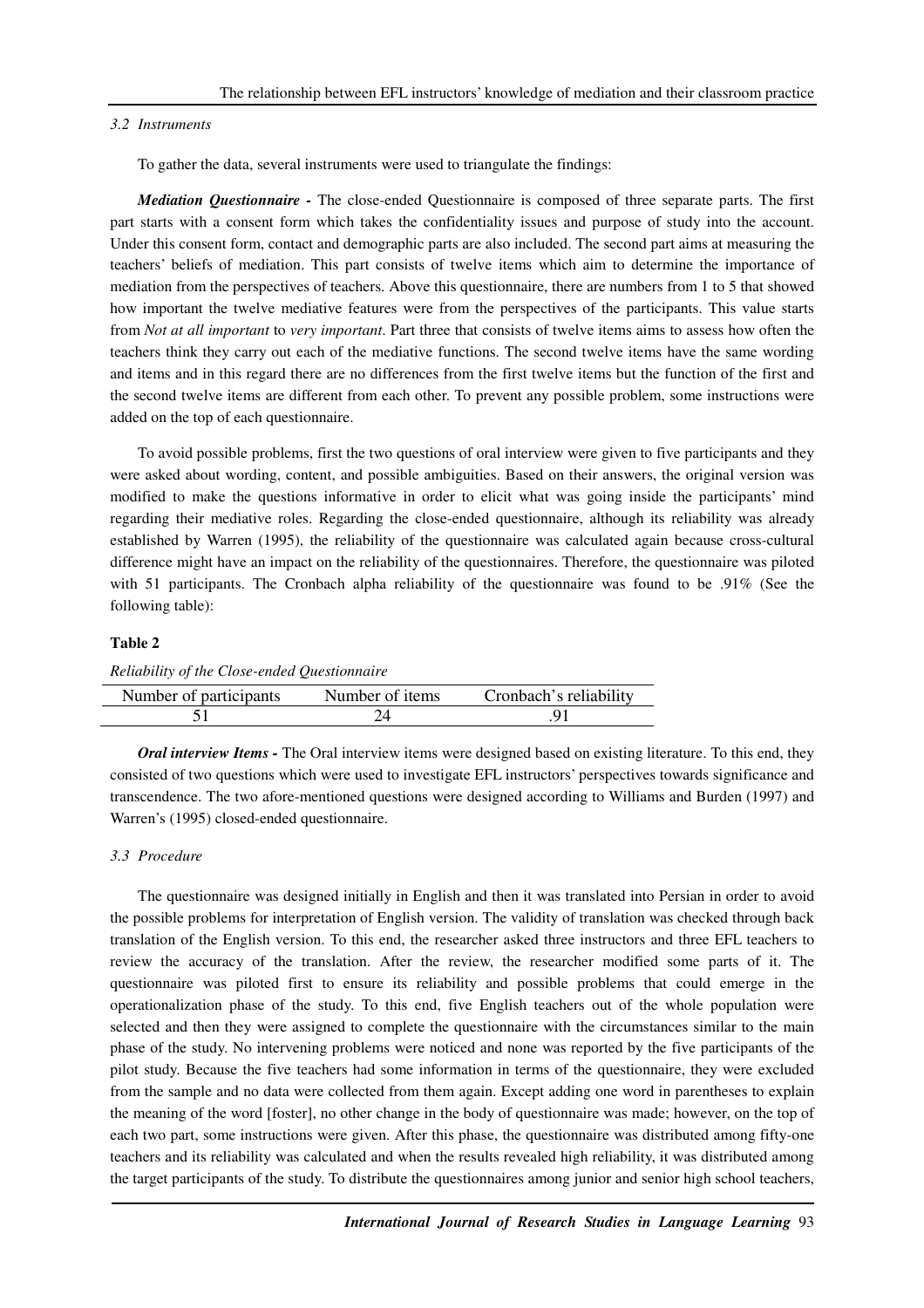language institute and university instructors in Guilan province, the researchers asked their permission and requested them to complete them. For those who were in other provinces, the questionnaires were emailed to the colleagues.

## *3.4 Data analysis*

To analyze the collected data through oral interview, both qualitative and quantitative approaches of data analysis were utilized. After collecting the data through questionnaires and codifying the data, all the quantitative data were entered to SPSS (Version 19). Descriptive statistics including frequencies, mean, standard deviation, and range were first calculated and then they were reported, too. Chi-square also was run to compare junior and senior high school teachers with institute and university teachers' practices. To compare their knowledge of mediation with their practice, Chi-square was run as well. To analyze the data collected through oral interview, both qualitative and quantitative analysis were used. To this end, the gathered data were studied carefully and then all the factors mentioned by the participants were marked and finally, all those factors were counted to see what mediative features teachers in different setting applied. To do so, frequency of the factors were also calculated. After calculating the frequency, the percentage of the factors were calculated and then based on frequency and percentage of the qualitative data, those factors that had the highest percentage and frequency were elicited and were interpreted. In qualitative analysis of the data, description, interpretation, and comparison were applied.

#### **4. Results**

Table 3 represents the descriptive statistics, percentage, and chi-square of knowledge and practice of mediation as far the closed questionnaire is concerned:

#### *4.1 Results of Closed Questionnaire*

#### **Table 3**

*Results of Descriptive Statistics, Percentage, and Chi-square of Knowledge and Practice of Mediation* 

|      |                  |                      |                |      |                |            | Chi    |    | Asymp |                |
|------|------------------|----------------------|----------------|------|----------------|------------|--------|----|-------|----------------|
|      |                  |                      | $\overline{2}$ | 3    | $\overline{4}$ | 5          | square |    | sig   | Range          |
| 4.48 | .67              | .6                   | $\cdots$       | 6.6  | 36.5           | 56.4       | 82.34  | 9  | .000  | 4              |
| 4.35 | .76              | .                    | 2.8            | 9.4  | 37.6           | 50.3       |        |    |       | 3              |
| 3.91 | .82              | .6                   | 3.9            | 23.8 | 47             | 24.9       | 260.14 | 16 | .000  | 4              |
| 3.84 | .90              | .6                   | 5.5            | 29.8 | 37.0           | 27         |        |    |       | 4              |
| 3.97 | .78              | $\ddot{\cdot}$       | 3.3            | 21.5 | 49.2           | 26         | 112.89 | 9  | .000  | 3              |
| 3.87 | .84              | .                    | 5.0            | 27.6 | 42.0           | 25.4       |        |    |       | 3              |
| 4.43 | .70              | $\ddot{\phantom{a}}$ | 1.1            | 8.8  | 35.9           | 54.1       | 26.95  | 9  | .001  | 3              |
| 4.23 | .77              | $\cdots$             | 1.7            | 15.5 | 40.3           | 42.5       |        |    |       | 3              |
| 4.31 | .72              | $\ddotsc$            | .6             | 13.8 | 39.2           | 46.4       | 41.18  | 9  | .000  | 3              |
| 3.95 | .82              | .                    | 3.9            | 24.9 | 43.6           | 27.6       |        |    |       | 3              |
| 4.03 | .81              | $\ddot{\phantom{a}}$ | 3.9            | 19.9 | 45.3           | 30.9       | 77.23  | 12 | .000  | 3              |
| 3.67 | .91              | 1.7                  | 6.1            | 34.8 | 37.8           | 19.9       |        |    |       | 4              |
| 3.86 | .69              | 1.1                  | 5.5            | 24.9 | 43.1           | 25.4       | 132.60 | 16 | .000  | $\overline{4}$ |
| 3.60 | .96              | 3.3                  | 5.5            | 37.0 | 35.4           | 18.8       |        |    |       | 4              |
| 3.84 | .90              | 1.1                  | 3.9            | 31.5 | 36.5           | 27.1       | 146.19 | 16 | .000  | 4              |
| 3.55 | .92              | 2.2                  | 8.3            | 37.0 | 37.0           | 15.5       |        |    |       | 4              |
| 4.09 | .77              | $\ddot{\phantom{a}}$ | 2.8            | 17.1 | 48.1           | 32.1       | 100.24 | 9  | .000  | $\overline{3}$ |
| 3.93 | .87              | $\ddotsc$            | 5.0            | 26.5 | 38.1           | 30.4       |        |    |       | 3              |
| 4.29 | .80              | .6                   | 1.7            | 13.3 | 37.0           | 47.5       | 215.29 | 16 | .000  | $\overline{4}$ |
| 4.8  | .93              | 1.1                  | 3.9            | 21.5 | 32.0           | 41.4       |        |    |       | 4              |
| 3.85 | .91              | 2.2                  | 5.0            | 22.1 | 46.4           | 24.        | 199.67 | 16 | .000  | 4              |
| 4    | .89              | 1.1                  | 6.6            | 29.8 | 42.0           | 20.4       |        |    |       | 4              |
| 4.16 | .81              | .6                   | 1.7            | 18.2 | 39.8           | 39.8       | 198.45 | 16 | .000  | 4              |
| 3.95 | .91              | 1.1                  | 3.9            | 25.4 | 37.6           | 32.0       |        |    |       | 4              |
|      | $\boldsymbol{M}$ | SD                   |                |      |                | Percentage |        |    | df    |                |

*Note*: **1**=not at all important for knowledge and never for practice, **2**= hardly for knowledge and practice, **3**= fairly for knowledge and sometimes for practice, **4**= important for knowledge and often for practice, **5**= very important for knowledge and very often for practice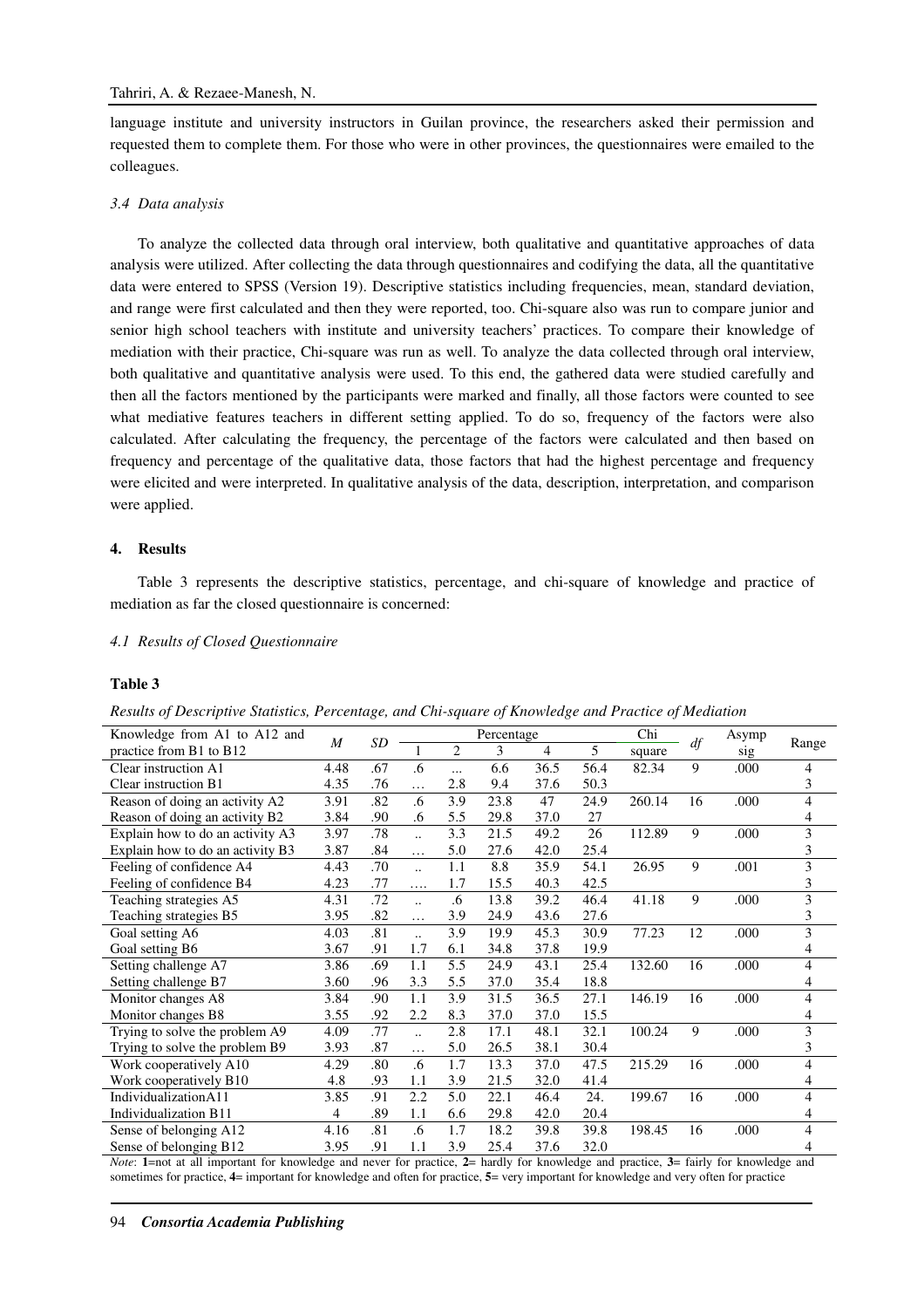Based on table 3, in terms of item one (A), making the instruction clear one (.6%) out of 181 claimed *not important at all* and twelve (6.6%) stated *fairly* important and sixty-six (36.5%) asserted *important*, and finally, 102 (56.4%) claimed *very important*. The *sum* of *important* and *very important* is 168 (92.9%) (M= 4.48,  $SD=.67$ ; R= 4). In line with table 3, in terms of item one B, how often teachers make their instructions clear, five (2.8%) asserted *hardly* and seventeen (9.4%) stated *sometimes* and sixty-eight (37.6%) expressed often and 91  $(50.3\%)$  remarked *very often* and the *sum* of *often* and *very often* is 159  $(87.9\%)$   $(M=4.35, SD=.76; R=3)$ . Moreover, a Chi-Square was run to determine if there is a significant difference between the instructors' knowledge and practice of mediation, with this item  $c^2$  (1, N=181) = 82.339,  $p = .000 < .05$  shows that there is a significant difference between instructors in terms of their knowledge of clear instruction and practice of clear instruction.

According to table 3, regarding item two A, which intends to measure whether the participants consider important to tell the learner why they are about to do an activity or not, one (.6%) stated *not at all important* and seven (3.9%) claimed *hardly* and forty-three (23.8%) claimed *fairly* and eighty-five (47.0%) believed *important* and forty-five (24.9%) believed that it is *very important* and the *sum* of *important* and *very important* is 130  $(71.9\%)$  (M= .91, SD= .82%; R= 4). In line with table 3, in respect to item two B reason of doing an activity, one (.6%) stated *never* and ten (5.5%) asserted *hardly* and fifty-four (29.8%) expressed *sometimes* and sixty-seven (37.0%) remarked *often* and forty-nine (27.1%) stated *very often* and the *sum* of *often* and *very often* is 116 (64.1%) moreover, (M= 3.84, SD= .90; R= 4). With this item  $c^2$  (2, N= 181) = 260.143, *p*= .000< .05 there is a significant difference between the *sum* of *important* and *very important* which encompasses 71.9% of those who believe it is important to tell their learners why they are to do the activity and the *sum* of *often* and *very often* which form 64.1% of the participant that really tell the learner why they are about to do an activity.

In item three A, explaining to their learners how to transfer the learning activity in future, six (3.3%) stated *hardly* important and thirty-nine (21.5%) claimed *fairly* important and eighty-nine (49.2%) believed *important* and forty-seven (26.0%) asserted *very important* and the *sum* of *important* and *very important* is 136 (75.2%)  $(M= 3.97, SD= .78; R= 3)$ . In item three B, explaining to the learners how to transfer the learnt in future, nine (5.0%) claimed *hardly* and fifty (27.6%) stated *sometimes* and seventy-six (42.0%) asserted often and forty-six (25.4%) *very often* and the *sum* of *often* and *very often* is 122 (67.4%) (M= 3.87, SD= .84; R= 3). With this item  $c<sup>2</sup>$  (3, N=181) = 112.886, p= .000< .05 there is a significant difference between *sum* (75.2%) of those who think it is *important* and *very important* to explain how to convey the learnt and acquired experience in their future learning and the *sum* (67.4%) of those who *often* and *very often* explain to their learners how to transcend their experience and bridge them.

With regard to item four A, developing feeling of confidence in the learners, two  $(1.1\%)$  claimed *hardly* important and sixteen (8.8%) claimed fairly important and sixty-five (35.9%) of them claimed *important* and ninety-eight (54.1%) claimed *very important* and the *sum* of *important* and **very** *important* is 163 (90%) (M= 4.43, SD= .70; R= 3). Regarding item four B, how often they help their learners develop feeling of confidence, three (1.7%) stated *hardly* and 28 (15.5%) claim *sometimes* and 73 (40.3%) stated *often* and 77 (42.5%) stated *very often* and the *sum* of *often* and *very often* 150 (82.8%) (M= 4.23, SD= .77; R= 3). With  $c^2$  (4, N=181) = 26.953, *p*= .001< .5, there is a significant difference between item four A and B in terms of their knowledge and practice and between the *sum* of *important* and *very important* 90% with the *sum* of *often* and **very** *often* 82.8%.

As indicated in the table, in terms of item five A, which related to teaching strategies to learners, one (.6%) claimed it is *hardly* important and twenty-five (13.8%) believed *fairly* important and seventy-one (39.2%) claimed it is *important* and eighty-four (46.4%) believed *very important* and the **sum** of *important* and *very important* is 155 (85.6%) (M=4.31, SD=.72; R= 3). In item five B, teaching strategies to learners, seven (3.9%) stated *hardly* and forty-five (24.9%) believed *sometimes* and seventy-nine (43.6%) claimed *often* and fifty (27.6%) asserted *very often*. The *sum* of *often* and *very often* is 130 (71.2%) (M= 3.95, SD= .82; R= 3). With  $c^2$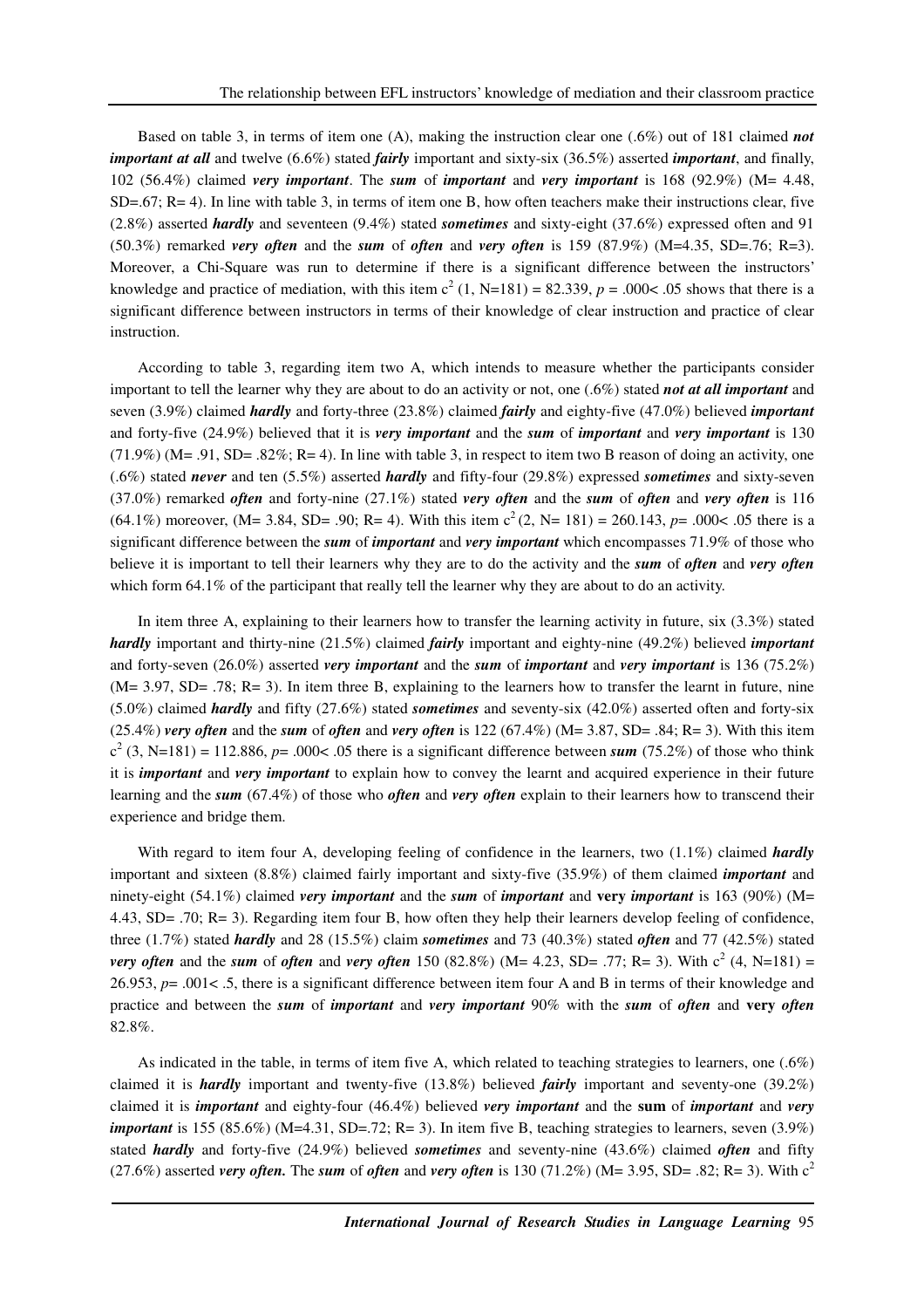$(5, N=181) = 41.175$ ,  $p= .000 < .05$ , it shows that there is a significant difference between the *sum* of *important* and very *important* which form 85.6% with the *sum* of *often* and *very often* which consist 71.2%; therefore, there exists significant difference between the teachers' knowledge of strategy teaching and practice of it in their classroom.

Regarding item six A which is related to goal setting, seven (3.9%) claimed *hardly* important and thirty-six (19.9%) claimed *fairly* important and eighty-two (45.3%) believed *important* and fifty-six (30.9%) claimed *very important* and the *sum* of *important* and **very** *important* is 138 (76.2%) (M= 4.03, SD= .81; R= 3). As it is illustrated in the table, in respect to item six B that aims to measure how often the participants teach the learners to set their goals, three (1.7%) believed *never* and eleven (6.1%) claimed *hardly* and sixty-three (34.8%) believed *sometimes* and sixty-eight (37.6%) asserted *often* and thirty-six (19.9%) claimed *very often* and the *sum* of *often* and *very often* is 104 (57.5%) (M=3.67, SD= .91; R= 4). With  $c^2$  (6, N= 181) =77.233, p= .000 < .05, it reveals that there is a significant difference between 76.2% of the *sum* of *important* and *very important* with 57.5% of the *sum* of *often* and *very often* meanwhile the difference between the participants' knowledge of goal setting and practice of it in their classroom is significant as well.

In terms of item seven A which aims to assist learners to set their own challenge to meet, two (1.1%) claimed *not at all important* and ten (5.5%) claimed *hardly* important and forty-five (24.9%) claimed *fairly* important and seventy-eight (43.1%) believed *important* and finally, forty-six (25.4%) claimed *very important* and the *sum* of *important* and *very important* is 124 (68.5%) ( $M = 3.86$ ,  $SD = .89$ ;  $R = 4$ ). With respect to item seven B which intends to investigate how often the participants help their learners to set challenge for themselves, six (3.3%) claimed *never* and ten (5.5%) *hardly* and sixty-seven (37.0%) asserted *sometime* and sixty-four (35.4%) remarked *often* and finally thirty-four (18.8%) claimed *very often* and the *sum* of *often* and *very often* is 98 (54.2%) (M= 3.60, SD = .96; R = 4).  $c^2(7, N = 181) = 132.598$ ,  $p = .000 < .05$  shows that 68.5% sum of *important* and *very important* is significantly different from 54.2% sum of often and very often and thus, there is a significant difference between the participants' knowledge and beliefs of challenge setting and their practice of it in their classes.

In terms of item eight A which aims to measure how important it is to help the learner to monitor the changes in themselves, two (1.1%) stated *not at all important* and seven (3.9%) claimed it is *hardly* important and fifty-seven (31.5%) claimed *fairly* important and sixty-six (36.5%) claimed *important* and forty-nine (21.1%) asserted *very important* and the *sum* of *important* and *very important* is 115 (57.6%) (M= 3.84, SD= .90; R=4). In terms of item eight B, monitoring changes in themselves, four (2.2%) believed *never* and fifteen (8.3%) claimed *hardly* and sixty-seven (37.0%) asserted that they *sometimes* and sixty-seven (37.0%) remarked *often* and twenty-eight (15.5%) believed *very often* and the *sum* of *often* and *very often* is 95 (52.5%) (M=3.55, SD= .92; R= 4). With the item  $c^2$  (8, N= 181) =146.185,  $p=$  .000< .05 reveals that there is a significant difference between the *sum* 57.6% of *important* and *very important* and the *sum* 52.5% of the *often* and *very often* and thus the difference between learners' knowledge and beliefs with their real practice in their classes is significant, too.

With regard to item nine A, which aims to investigate how important is to help learners persist to solve the problem, five (2.8%) claimed it is *hardly* and thirty-one (17.1%) believed *fairly* important and eighty-seven (48.1%) remarked *important* and fifty-eight (32.0%) believed *very important* and the *sum* of *important* and *very important* is 145 (80.1%) (M= 4.09, SD= .77; R= 3). Regarding item nine B, keeping on attempt to find solution to the problems, nine (5.0%) claimed *hardly* and forty-eight (26.5%) claimed *sometimes* and sixty-nine (38.1%) believed *often* and fifty-five (30.4%) claimed *very often* and the *sum* of *often* and *very often* is 124 (68.5%) (M= 3.93, SD= .87; R= 3). With the item  $c^2$  (9, N= 181) = 100.235, p= .000 < .05 shows that 80.1% of the *sum* of *important* and *very important* is significantly different from 68.5% of *often* and *very often* as a result, participants' knowledge and beliefs of persistence in finding solution and their practice in side their classes are significantly different.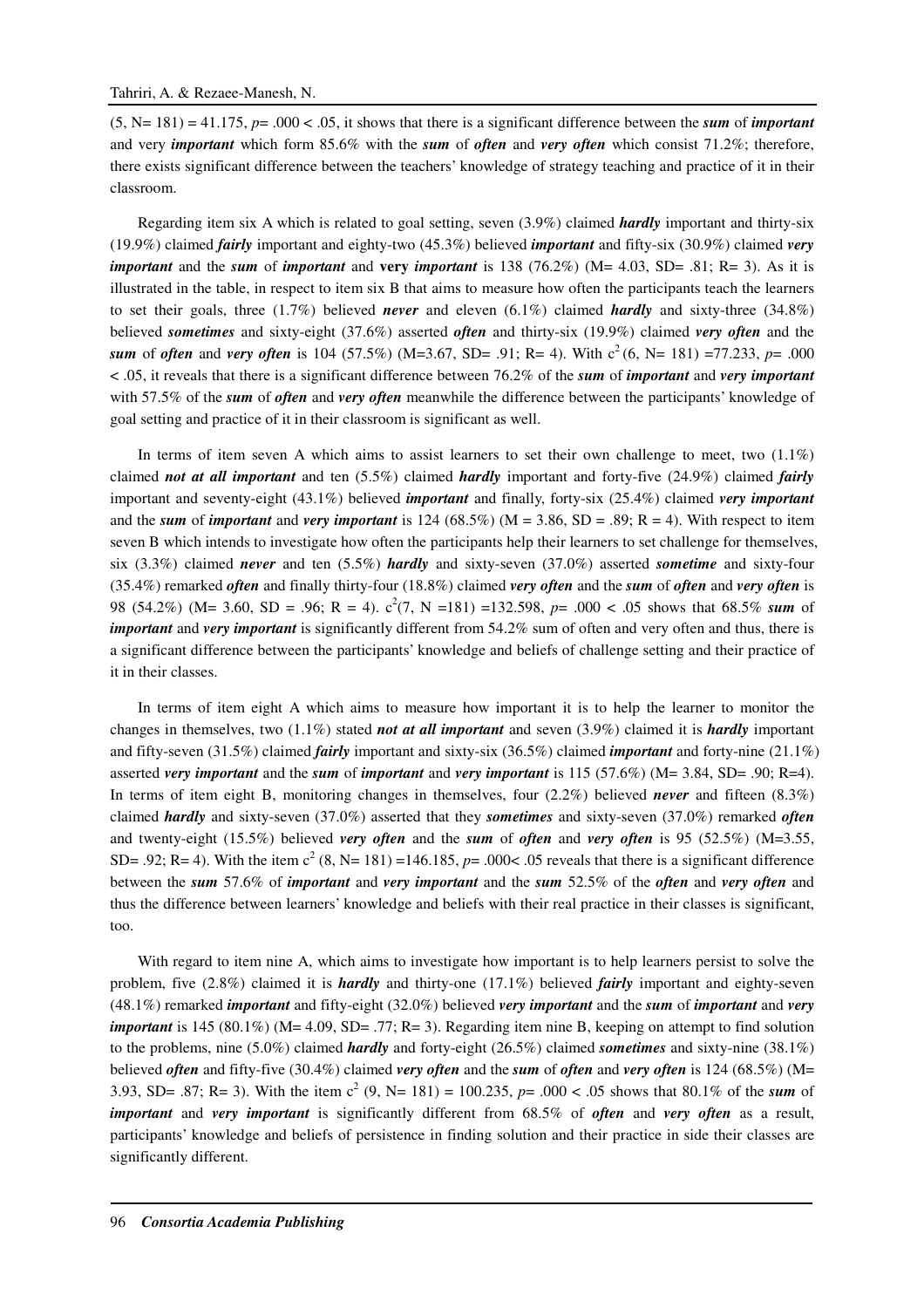In item ten A that measures how important they think to teach the learners to cooperate, one  $(.6%)$ believed it is *not at all important* and three (1.7%) of them claimed *hardly* important and twenty-four (13.3%) believed *fairly* important and sixty-seven (37.0%) believed *important* and eighty-six (47.5%) believed *very important* and the *sum* of *important* and *very important* is 153 (84.5%), and ( $M = 4.29$ , SD= .80; R= 4). Regarding item ten B, teaching learners to work cooperatively, two (1.1%) believed *never* and seven (3.9%) claimed *hardly* and thirty-nine (21.5%) remarked sometimes and fifty-eight (32.0%) believed *often* and seventy-five (41.4%) claimed *very often* and the *sum of often* and *very often* is 132 (73.4%), and (M= 4.08, SD= .93; R= 4). With the item  $c^2$  (10, N= 181) = 215.293,  $p= .000 < .05$  shows that there is a significant difference between 84.5% the *sum* of *important* and *very important* and 73.4% which is the *sum* of *often* and *very often*; therefore, between the participants' beliefs and knowledge of teaching cooperation and their practice in their classes, there exists a significant difference as well.

Regarding item eleven A, developing individuality, four (2.2%) claimed *not at all important* and nine (5.0%) believed *hardly* important and forty (22.1%) claimed *fairly* and eighty-four (46.4%) stated *important* and forty-four (24.3%) believed *very important* and the *sum* of *important* and *very important* is 128 which equals 72.7% of the whole participants, and (M=3.85, SD= .91; 4). Regarding item eleven B, two (1.1%) believed *never* and twelve (6.6%) claimed *hardly* and fifty-four (29.8%) believed *sometimes* and seventy-six (42.0%) believed *often* and thirty-seven (20.4%) believed *very often* and the *sum* of *often* and *very often* is 113 (62.4%) (M=3.74, SD= .89; R= 4). With the  $c^2$  (11, N= 181) = 199.666,  $p=$  .000< .05 reveals that there is a significant difference between the *sum* of *important* and *very important* which consist 72.7% of participants and the *sum* of often and *very often* that encompass 62.4% and thus, the difference between belief in establishment of individuality and its practice in the class is significant.

Regarding item twelve A that investigates how important sense of belonging is, one (.6%) claimed *not at all important* and three (1.7%) believed *hardly* important and thirty-three (18.2%) believed *fairly* important and seventy-two (39.8%) believed *important* and seventy-two (39.8%) believed *very important* and the *sum* of *important* and *very important* is 144 (79.6%) and (M= 4.16, SD= .81; R= 4). In item twelve B, two (1.1%) believed never and seven (3.9%) claimed *hardly* and forty-six (25.4%) believed *sometimes* and sixty-eight (37.6%) believed *often* and finally, fifty-eight (32.0%) claimed *very often* and the *sum* of *often* and *very often* is 126 (69.6%) and (M= 3.95, SD= .91; R= 4). With  $c^2$  (12, N= 181) = 215.293, p= .000 <.05 shows that there is a significant difference between 79.6% the *sum* of *important* and *very important* and 69.6% the *sum* of *often* and *very often* and thus, the difference between participants' knowledge and beliefs of sense of belonging and its practice is significant as well.

## *4.2 Results of Oral interview with Institute Teachers*

## **Table 4**

| Factors/O1                                                                       | Frequency | Percent |
|----------------------------------------------------------------------------------|-----------|---------|
| Making the task significant                                                      | 16        | $100\%$ |
| Making the task significant will lead to an increase in motivation and learning; | 16        | $100\%$ |
| Engagement of learners makes the task significant;                               |           | 31.25%  |
| Explanation about the task makes it significant;                                 |           | 31.25%  |
| Talking about the purpose makes the task significant.                            |           | 25%     |

*Significance of the Task in the Perspective of Institute Teachers* 

Based on table 4, all the institute teachers believed that tasks should be made significant and regarding influence of task on learners' motivation and learning, all the institute teachers (100%) claimed that it would increase them. In addition, 31.25% of institute teachers stated that engagement of learners makes the task significant and 31.25% of them too, believed that teachers' explanation about the task increases the significance and finally, 25% of institute teachers asserted that talking about purpose would lead to significance. A female teacher in Kish institute claimed: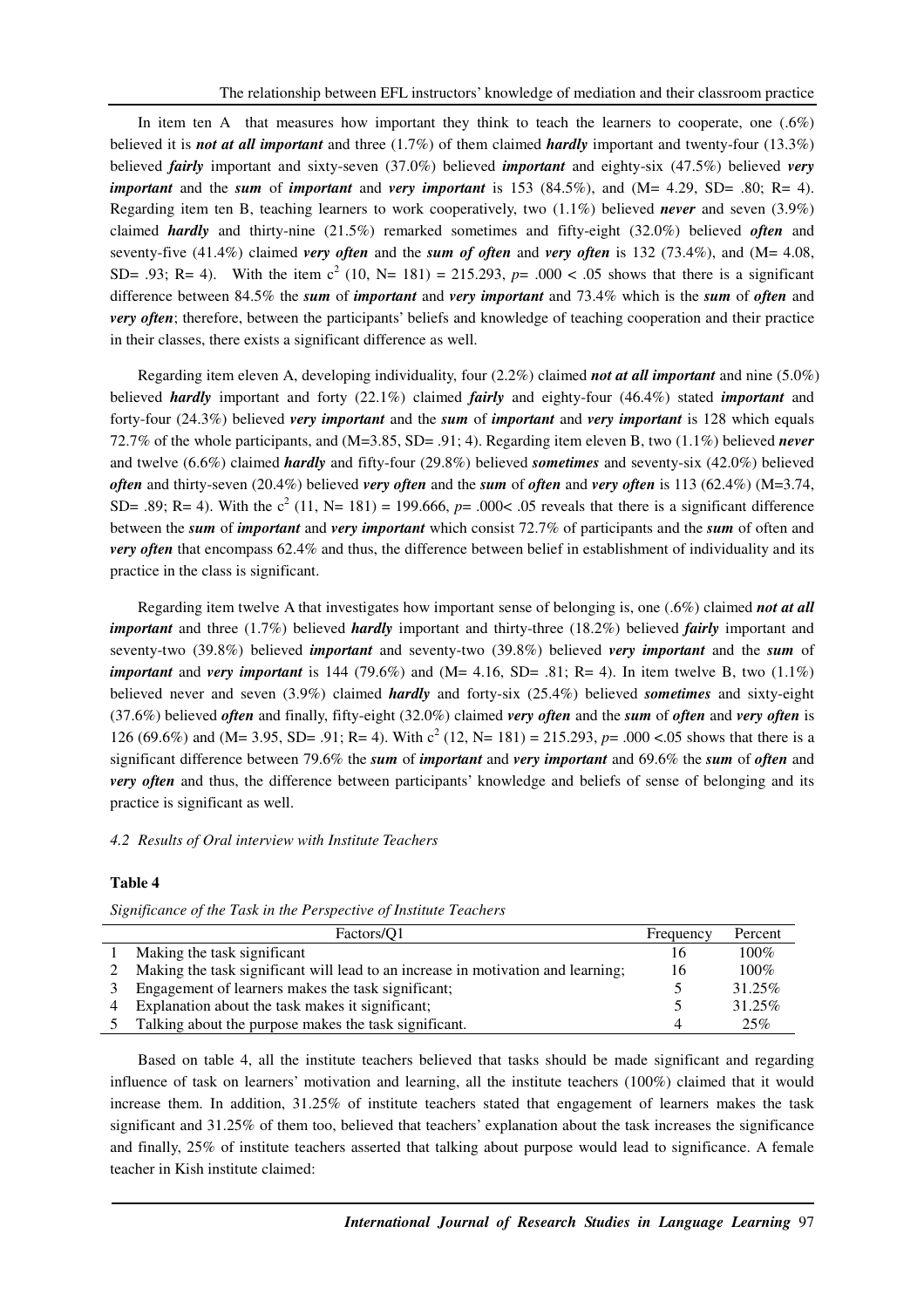*"By explaining about the importance of task in the process of learning and by providing opportunity to practice the task and to apply it and purposeful teaching and learning, I make the task significant and significance of the task increases the motivation and learning".* 

## **Table 5**

*Transcendence in the View of Institute Teachers* 

| Factors/O <sub>2</sub>                      | Frequency | Percent   |
|---------------------------------------------|-----------|-----------|
| Possibility of Transcendence                | 16        | $100\%$   |
| Using authentic and real life materials     |           | 50%       |
| Making the task interactive.                |           | 43.75%    |
| Bridging the known to unknown               | h         | 37.5%     |
| Use of films, pictures, and other materials |           | $16.75\%$ |

In line with table 5, all the institute teachers (100%) believed that transcendence is possible. To make transcendence possible, 50% of institute teachers stated that they utilize real and authentic materials in order to improve transcendence. Meanwhile, 43.75% of them asserted that they foster transcendence through making the task interactive, and 37.5% of institute teachers remarked that they bridge the known to unknown in order to boost transcendence. Eventually, 16.75% of institute teachers stated that they utilize aiding materials such as films and pictures to burgeon transcendence in the learners. Regarding transcendence one female teacher noted:

*"Transcendence is possible. I believe students should know what they are learning for. Again, I think if the purpose is focused, and if students can match what they are learning to communication beyond the classroom, they can transcend. This is the teacher who makes the balance between the classroom communication and the real life. After learning linguistic requirement, the students should be placed in situations to practice what they leant in their class".* 

## *4.3 Results of Oral Interview with University Instructors*

### **Table 6**

#### *Significance in the Idea of University Instructors*

| Factors/O1                                                 | Frequency | Percent |
|------------------------------------------------------------|-----------|---------|
| Use of real world materials                                |           | 40%     |
| Task's being significant, motivation and learning increase |           | 65%     |
| Creating goal and purpose                                  |           | 40%     |
| Explaining the role task would play in the learners' life  |           | 25%     |

According to table 6, 40% of university teachers stated that they apply real world materials to promote significance of the task, and 65% of them noted that significance of task increases the motivation and learning. Moreover, 40% of university teachers believed that creating purpose will culminate in significance of the task and finally, 25% of them stated that explaining in terms of the role that the task play in learners' future life boost significance of the task. Regarding significance, one male instructor being 35 years old and with 12 years of experience in Tehran stated that:

*"To make a task significant, first of all, I try to make the task seem fun and constructive to the learners. I also encourage them to feel the improvement in the accomplishment of the task. Regarding motivation and learning, the setting whether institute, school, or university will be a matter and on the whole, in my idea, significance, importance, and meaningfulness increase their learners' motivation and learning but learners in institutes carry motivation with themselves".*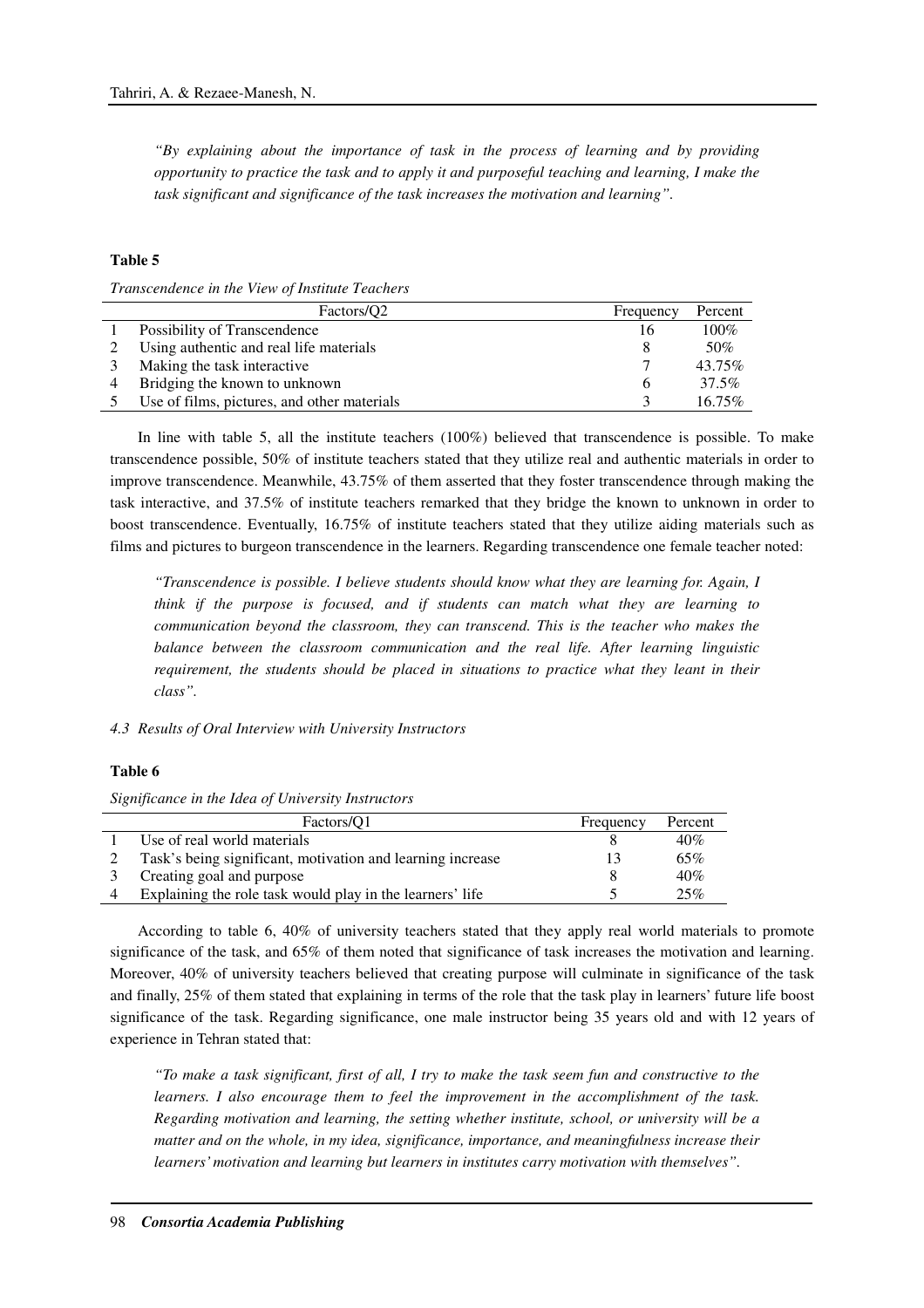## **Table 7**

*Transcendence in the View of University Teachers* 

| Factors/O <sub>2</sub>                           | Frequency | Percent |
|--------------------------------------------------|-----------|---------|
| Transcendence is possible.                       | 19        | 95%     |
| Real situation and real task                     | 17        | 85%     |
| Explaining to the learners how to transfer       |           | 25%     |
| Helping them to apply their learnt               |           | 35%     |
| Doing needs assessment to make the task relevant |           | 20%     |

Based on table 7, 95% of university teachers stated that transcendence is possible. To this end, 85% of them claimed that they apply real situation and task to do so. Furthermore, 25% of them stated that they explain to their learners how to transfer, and 35% of them noted that they help their learner convey their learnt, and finally, 20% of the university teachers believed that they do needs assessment in order to find relevant task. In terms of transcendence, a male instructor being 38 years old with 20 years of teaching claimed that:

*"Yes, it is completely possible to transfer the learning to real context through making practice. I mean when we teach the learners a dialog or any learning tasks, it is better to tell them to use it and to converse with other people. He should remember that practice makes a man perfect".* 

# *4.4 Results of Oral Interview of Junior High School Teachers*

### **Table 8**

*Significance of the Task in the Idea of Junior High School Teachers* 

| Factors/O1                                                            | Frequency | Percent |
|-----------------------------------------------------------------------|-----------|---------|
| Use explanation in order to disambiguate                              |           | 58.82%  |
| Motivation and learning increase                                      | 16        | 94.11\% |
| Availability of teachers to learners lead to significance of the task |           | 11.76%  |

As table 8 shows, 58.82% of junior teachers stated that explanation and disambiguation help them make the task significant, and 11.76% of them claimed that they try to be available to learners in order to increase the significance of the task, and finally 94.11% of them noted that significance of the task will promote leaners' motivation and learning. Regarding significance of the task, one female teacher being 38 and 14 years of teaching in junior school of Somesara stated that*:* 

*"I explain to the students that the task you are going to do is very important and I also explain to them how they use the task in real situations. Sometimes there is an important point in the task that they should remember for final examination. I think if a teacher convinces the learners why they should the task, the learners' motivation and learning will increase and then his or her learning will improve as well".* 

# **Table 9**

|  |  | Transcendence in the View of Junior High School Teachers |
|--|--|----------------------------------------------------------|
|--|--|----------------------------------------------------------|

| Factors/O <sub>2</sub>                              | Frequency | Percent   |
|-----------------------------------------------------|-----------|-----------|
| Transcendence is possible                           |           | 88.23%    |
| Relevant of classroom activity to outside classroom |           | $29.41\%$ |
| Creating real world context                         |           | 23.52%    |
| Amount of time allocation on the task               |           | 11.76%    |
| Teachers explanation how to apply                   |           | $11.76\%$ |

Based on table 9, 88.23% of the junior teachers stated that transcendence is possible. To make it possible, 29.41% of them claimed that they relate classroom activity to outside the classroom, and 23.52% of them stated that they create real word context to facilitate transcendence. Moreover, 11.76% of junior teachers asserted that teachers' time allocation on the task and their explanation how to transfer will boost transcendence. A male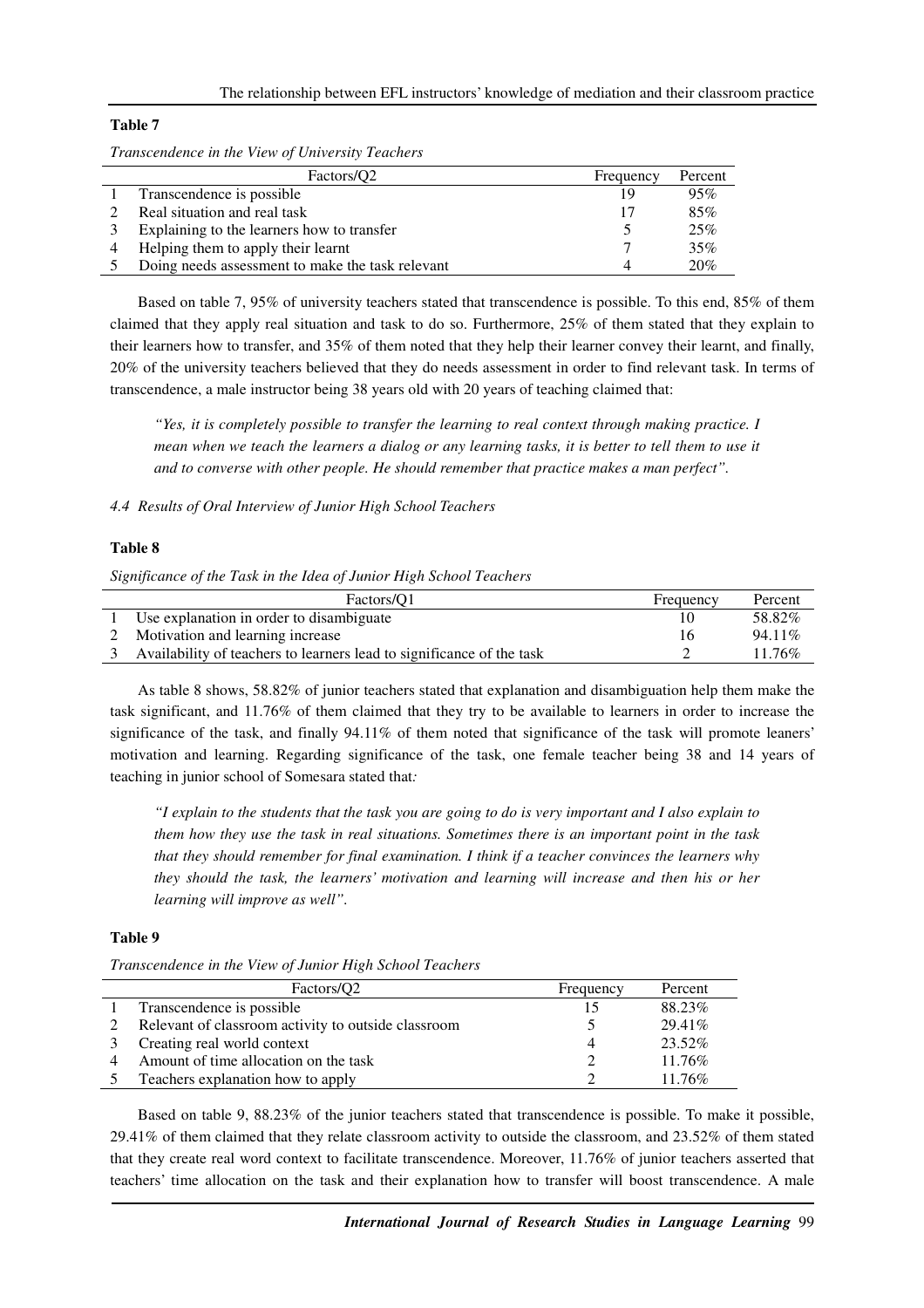teacher being 42 years old and 23 years of teaching in junior school of Fouman stated that:

*"I think it is possible to transcend but it depends on the students' interest. Some students are interested to use what they learn in real situation and some are not. To improve transcendence, I use real materials such as films, pictures, and also refer them to internet and encourage them to relate what they learn to what they have learnt".* 

*4.5 Results of Oral Interview of Senior High School Teachers* 

## **Table 10**

*Significance of the Task in the Idea of Senior High School Teachers* 

| Factors/O1                                                    | Frequency | Percent   |
|---------------------------------------------------------------|-----------|-----------|
| Significance of task increases the motivation and learning    | 1 Q       | $100\%$   |
| Real world materials lead to significance                     |           | $26.31\%$ |
| Adjusting levels and relevance of the task to learners' level |           | 21.05%    |
| Arousing learners' motivation                                 |           | 21.05%    |
| Using indirect and direct strategies to increase significance |           | 26.31\%   |

According to table 10, all senior school teachers (100%) stated that significance of task increases learners' motivation and learning, and to make a task significant, 26.31% of them stated that they apply real world materials. 21.05% of them remarked that arousing learners' interest and adapting levels and relevance of the task to learner' level will culminate in significance and finally, 26.31% of them believed that they utilize both direct and indirect strategies to burgeon significance. In regard with significance of the task, one male teacher being 45 and 25 years of teaching in Masal stated that:

*"Task should be at the level of the students' linguistic and communicative knowledge. That is slightly above the students' present level. By using different techniques such as games, problem solving, circumlocution and so on I try to make the task meaningful and comprehensible and in this case students will learn more and become motivated and they will participate in classroom activities more".* 

## **Table 11**

*Transcendence in the Idea of Senior High School Teachers* 

| Factors/O <sub>2</sub>                        | Frequency | Percent   |
|-----------------------------------------------|-----------|-----------|
| Transcendence is possible                     |           | 78.94%    |
| Transcendence is impossible                   |           | 21.05%    |
| Creating chance to use                        | 10        | 52.63%    |
| Real world materials                          |           | 42.10%    |
| Talking about the usage of task in the future |           | $26.31\%$ |

In line with table 11, 78.94% of senior teachers stated that transcendence is possible and 21.05 of them asserted that it impossible. To transcend, 52.63 of them remarked that they create chance to use the learnt and 42.10% of them stated that they apply real world materials to facilitate transcendence, and finally 26.31% of them believed that teachers' talk regarding task application in future will increase transcendence. One female teacher being 38 and with 10 years of teaching in senior school of Rasht stated that:

*"As you may concern, English is considered as foreign language in Iranian context so it is not easy to make a connection with real life. In order to bridge the gap between classroom atmosphere [artificial one] and real life, it would be plausible to allow opportunity to communicate freely and allow them for free communication. Suggesting the learners to read, write, and listen for pleasure would also be beneficial in developing learners' transcendence. Thus, in spite of difficulty, it is not impossible".*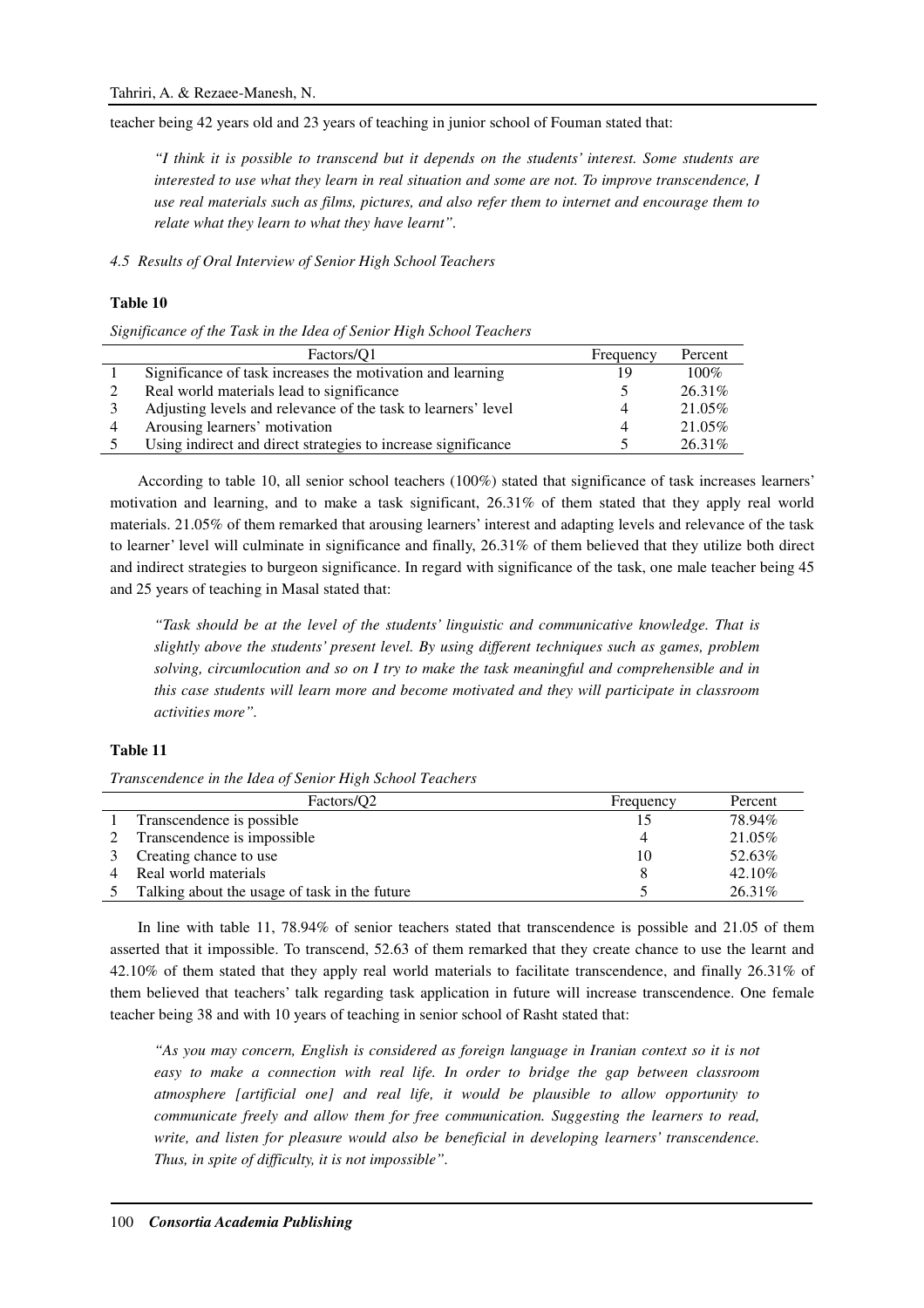#### **5. Discussion and Conclusions**

**RQ1**. Is there any relationship between EFL teachers' knowledge of mediation and their classroom practice?

Table 3 indicates that there is a strong relationship between EFL instructor' knowledge of mediation and their practice in their classes because p-value in all twelve items of knowledge and practice is less than alpha level  $(p = .000 < .05)$ ; therefore, in response to research question one, according to Chi-square analysis; there exists a relationship between EFL instructors' knowledge and practice. The findings of the present research on the basis of descriptive statistics and Chi-square reveal that not only Iranian instructors have knowledge of mediative features, but also they practice their knowledge of mediation in their classes, and this finding is not in line with Cheng' s (2011, 2012) findings which indicated that instructors in China are unable to do their mediative role perfectly due to their misconception regarding mediation theory, and such misconceptions lead to ready-knowledge transmission which is in contradiction with principle of mediation learning experience.

Although instructors in Iranian context have knowledge in terms of mediative features and they too, practice their knowledge in their settings, their knowledge and practice pertaining mediative features are not distributed equally. As such, some mediative features such as making the instruction clear, teaching the strategies the learners need, teaching the learners to work cooperatively, developing a sense of belonging in the learners, helping the learners keep on trying to solve the problems, and helping them set their own goals were known and practiced more inside their classes; however, as Chang's (1993) and Yang's (2002) study indicated Iranian EFLTs knowledge of mediative features and their practices in their classes are not in total harmony and this means that in spite of having knowledge and practicing inside their classes, there exist mismatch in this regard. This mismatch between knowledge and practice is in line with Segal's (1996) perspectives based on which he claimed that there always exists a mismatch between what the teachers know [their knowledge] and what they do inside their classes [their practices], and in his view this is not unnatural.

Regarding variation in the application of mediative features, in line with Schunk (2000) and William and Burden (1997, 2000) learners' age, gender, level, and cultural difference have an impact on instructors' option in terms of which one to apply. The results of the present study are not in line with Hosseini' s (2007) finding on the basis of which he stated that Iranian school is run through traditional methods such grammar translation and audio-lingual method and interaction is a missing link in EFL classes.

**RQ2**. What is the relationship between making a task significant and motivation in the perspectives of EFL instructors in different settings in Iran?

In response to RQ2, instructors in Iran stated that there is a direct relationship between significance of a task and increase of motivation but in this regard, all institute and senior high school teachers asserted that significance increases the motivation and learning, while junior and university are in second and third position. In terms of how to make a task significant, engagement of the learners, explanation, and talking about the purpose of the task were suggested by institute teachers while university teachers stated that they utilize strategies such as real world materials, creating goals and purpose, and explaining the role the task play in learners' future life. In terms of creating goal and purpose, both institute and university teachers claimed that they apply but university teachers focus more on the use of goal to make a task significant. Senior school teacher believed that they use real world material, adjust the task to the learners' levels, arouse learners' motivation, and use direct and indirect strategies to improve significance.

Like university teachers, the senior school teachers believe in the use of real world materials but university teachers claimed that they apply more than senior school teachers, and the variation in the use of different strategies results from difference in terms of context, gender, age, level and this is in line with what Williams and Burden (1997) and Schunk (2000) stated. Junior high school teachers claimed that they use explanation and they avail themselves to the learners to make the task significant. In comparison to three other groups of teachers, junior school teachers utilize more explanation.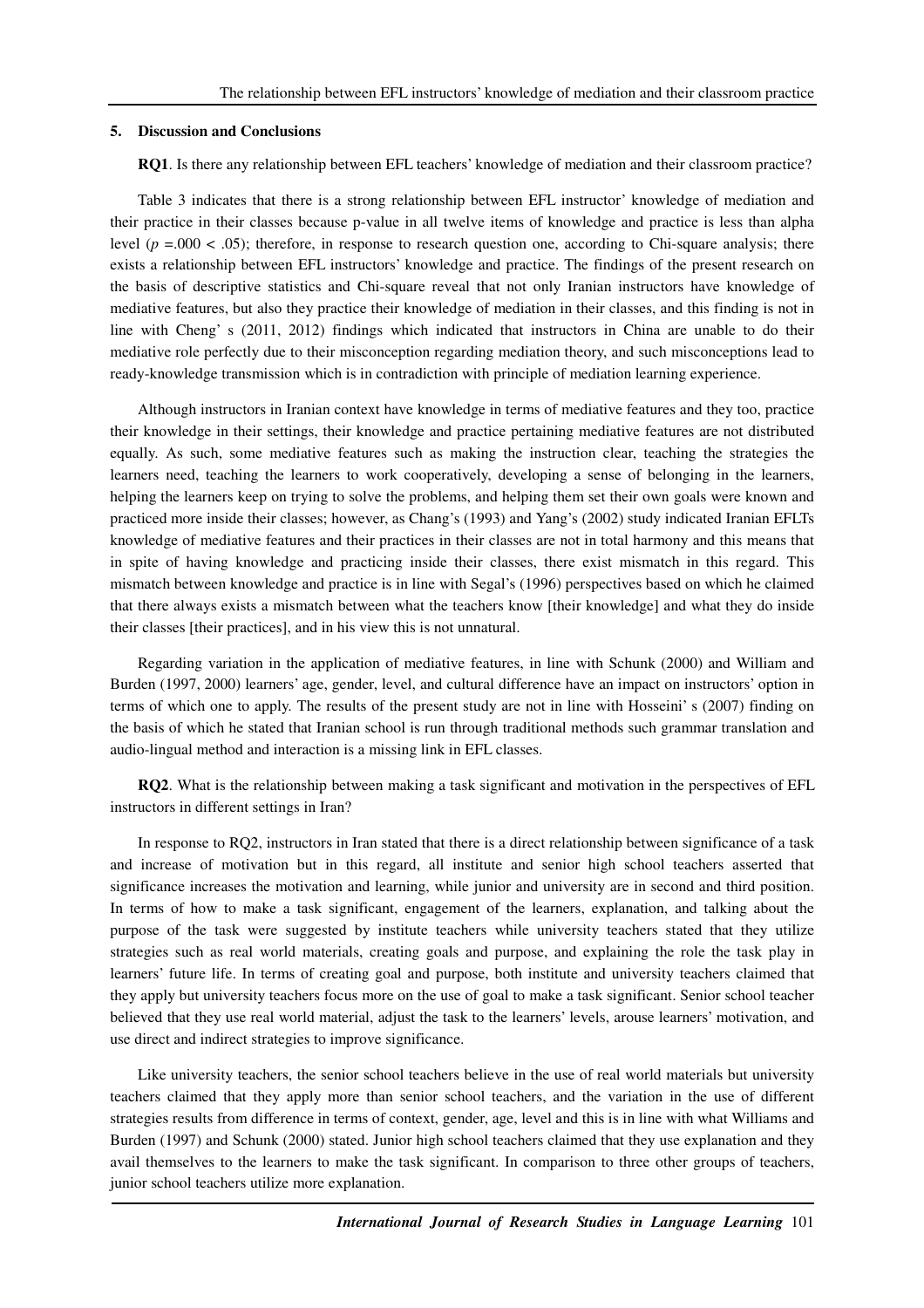**RQ3**. What do EFL instructors in Iran think of transcendence?

In response to the third research question, EFL instructors in four different settings stated that transcendence is possible but in terms of frequency of teachers in each setting variation exists, and that might results from the type of beliefs they have pertaining their contexts, learners, and even themselves and in some cases the type of expectation and goals that the parents and stakeholders determine, will have an impact on the extent of transcendence. As such, the variation seems logical. To rank them on basis of the percentage, institute teachers (100%) are the first and then university (95%), junior (88%), and senior teachers (78%) ranked second, third, and fourth. Regarding how to facilitate transcendence, instructors in four settings stated that they apply real world and authentic materials but in this regard, university teachers (85%) are the first, and institute, senior, and junior teachers possess other ranks. Bridging the known to unknown, explaining how to transfer, helping learners transfer, doing needs assessment to determine how to apply, time allocation on a task, providing chance to use, talking about the usage of task in learners' future life are factors that the participating instructors considered important in fostering transcendence.

#### *5.1 Pedagogical Implications*

The present study probed to what extent EFL instructors have knowledge of mediation and how often they practice their knowledge of mediation in their classes. The findings revealed that not only EFL instructors in Iran have knowledge of mediation, but also they actualize their knowledge of mediation in their classes, but between the degree of knowledge and amount of practice, there exists a mismatch, and it means that their practice do not reflect their total knowledge of mediation. Results of oral interview of the participants in four different settings revealed that they utilize different factors and strategies in order to facilitate significance of the task to foster transcendence. Finally, the results revealed that transcendence is possible and motivation and learning increases due to significance. To conclude, based on results of close-ended questionnaire and oral interview, instructors in Iran are familiar with mediative knowledge and practice.

Having knowledge of mediation, its implementation, and teachers' belief in positive results can culminate in cognitive development of the learners and the most important thing regarding mediation theory is related to the fact that cognitive system of the human beings is not fixed and instead, it is modifiable and malleable. In fact, being aware of the importance of mediative knowledge and practice, teachers in different settings might attempt to apply mediative features more frequently in their context. In addition, learners of different abilities and potentials can benefit from teachers' instruction in a more efficient way. Considering the fact that range, rate, phase, and duration of intervention is highly important both in learners' learning and in teachers' time allocation, teachers' knowledge in terms of mediative features helps them to concentrate on those tasks in which learners need more support. Because of due investment and consideration, what is required for effective teaching and learning would be achieved and as such, it might lead to a prosperous condition for ideal education. In addition, to fill the gap between knowledge and practice requires the provision of more appropriate teacher training courses from a practical point of view.

Finally, nobody in the area of language learning and teaching, and designing curricula, and syllabi should be disappointed. Teachers in different settings are suggested that they distance themselves from the role of knowledge disseminators to that of enablers of learners. To make possible such modifications, the learning environment should stimulate feelings of competence, goal setting, significance, and challenge both for learners and teachers.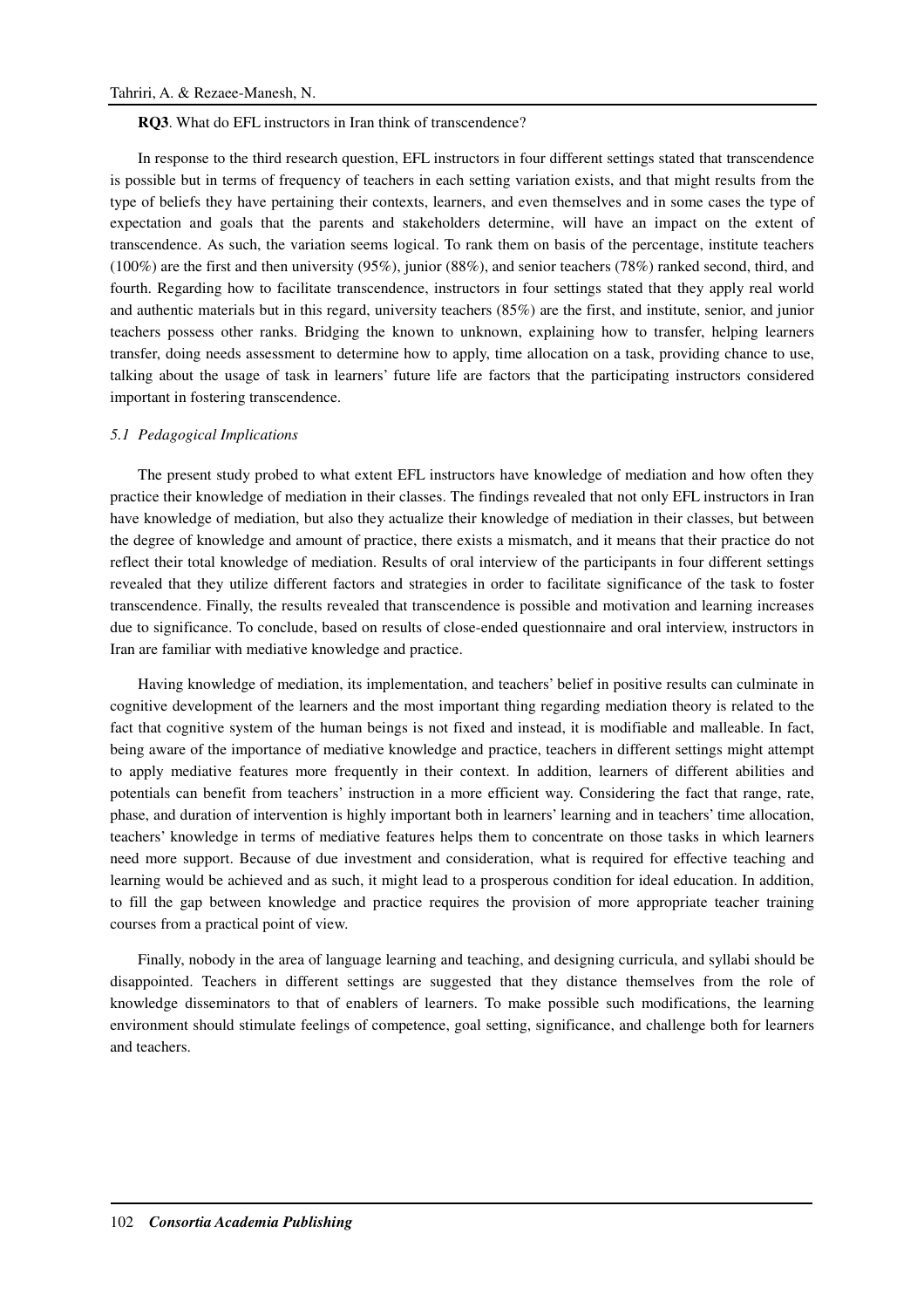# **6. References**

- Chang, C. W. (1993). *An investigation into teachers' mediation with junior college students' learning English in Taiwan.* Retrieved from
	- http://nhcuer.lib.nhcue.edu.tw/bitstream/392440000Q/1049/1/10281991-200406-x-18-97-135-a.pdf
- Cheng, X. (2011): Knowledge of mediation and its implementation among secondary school Cheng EFL teachers in China. *Theory and Practice in Language Studies*, *1*(9), 1111-1121. http://dx.doi.org/10.4304/tpls.1.9.1111-1121
- Cheng, X. (2012). Evaluation on EFL teacher role from the perspective of mediation: Case studies of China's secondary school classroom practices. *International Review of Social Science and Humanistic*, *3,* 117-134.
- Daniels, H. (Ed.). (1994). *Charting the agenda: Educational activity after Vygotsky*. London and New York: Routledge.
- Feuerstein, R. (1980). *Instrumental enrichment*: *An intervention program* for *cognitive modifiability.* Baltimore, MD: Park University Press.
- Feuerstein*,* R*.*, & Louis*,* F*.* (1990). Cognitive perspectives for counseling and psychotherapy*. International Journal of Cognitive Education and Mediated Learning, 1*(2)*,* 143-150.
- Feuerstein*,* R*.*, & Feuerstein*,* S. (1991). *Mediation learning experience: Theoretical review.* In R. Feuerstein, P. S. Klein & A. J. Tannenbaum (Eds*.), Mediated learning experience: Theoretical, psychosocial & learning implications* (pp. 3-51). London: Freund*.*
- Hosseini, S. M. H. (2007). ELT in higher education in Iran and India: critical view. *Language in India, 7*, 1-11. Retrieved January 16, 2012 from http://www. languageinindia.comdec2007/eltinindiaandiran.pdf
- Lantolf, J., & S. Thorne. (2006). *Sociocultural theory and the genesis of second language development*. Oxford: Oxford University Press.
- Schunk, D. H. (2000). *Learning theories: An educational perspective* (3<sup>rd</sup> ed.). Upper Saddle River, NJ: Prentice Hall.
- Segal, S. (1998). The role of contingency and tension in the relationship between theory and practice in the classroom. *Curriculum Studies, 30*(2), 199-206. http://dx.doi.org/10.1080/002202798183701
- Seng, A. S. H., Pou, L. K. H., & Tan, O. S. (2003). *Mediated learning experience with children.* Singapore: McGraw-Hill.
- Sun, J. F. (2005). *Evaluation on EFL teachers' roles from the perspective of social constructivism.* Unpublished master's thesis, Henan Normal University, China.
- Swain, M. (2000). The output hypothesis and beyond: Mediating acquisition through collaborative dialogue. In J. P. Lantolf (ed.), *Sociocultural theory and second language learning* (pp. 99-116). Oxford: Oxford University Press*.*
- Ting, Y. (1987). Foreign language teaching in China: Problems and perspectives. *Canadian and International Education*, *16*(10)*,* 48-61.
- Tzuriel, C. (2000). Dynamic assessment of young children: Educational and intervention perspectives. *Educational Psychology Review, 12*(4), 385-435. http://dx.doi.org/10.1023/A:1009032414088
- Warren, P. (1995). *An investigation into the use of task that develop both second language learning and thinking skill with children*. Unpublished MED thesis. University of Exeter.
- Williams, M. & Burden, R. L. (1998). On Reuven Feuerstein. In D. Mendelsohn (ed.), *Expanding our vision.*  Oxford: Oxford University Press.
- Williams, M., & Burden, R. L. (2000). *Psychology for language teachers. A social constructivist approach*. Cambridge: Cambridge University Press.
- Vygotsky, L. (1978). *Mind in theory: The development of higher psychological process.* Cambridge, MA: Harvard University Press. (Original work published in 1930-33)
- Yang, N. (2002). A study of prospective teachers' perceptions about mediation. *English Teaching & Learning,*